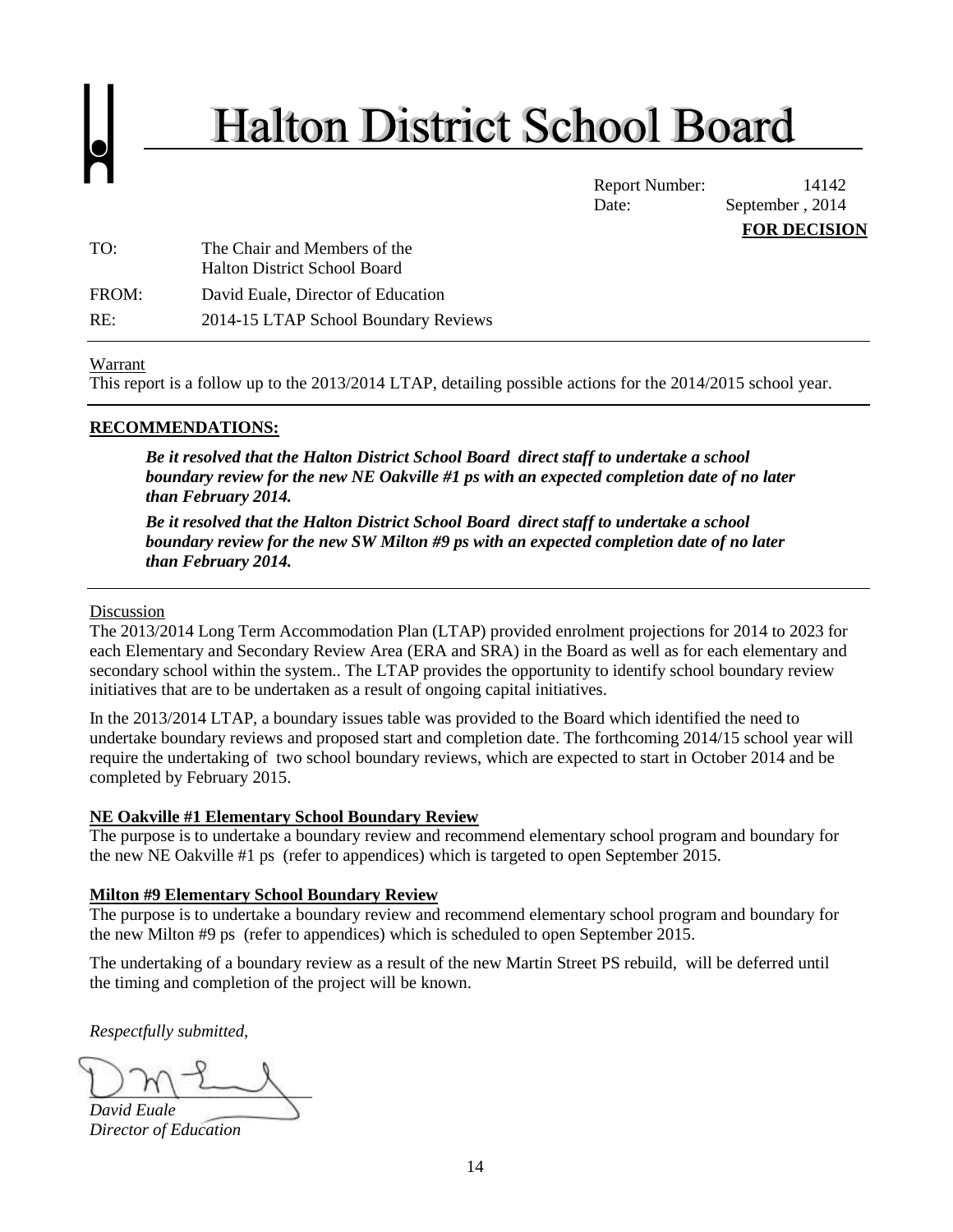

It is the intention of the HDSB to provide up-to-date and accurate information, and reasonable efforts have been made by the HDSB<br>to verify the information, however a degree of error or change is<br>inherent. This information is distributed is is "without warranty.<br>HDSB assume no legal liabi completeness, or usefulness of any information. If you require additional information please contact the Planning Department at 905-335-3663.

**Milton**